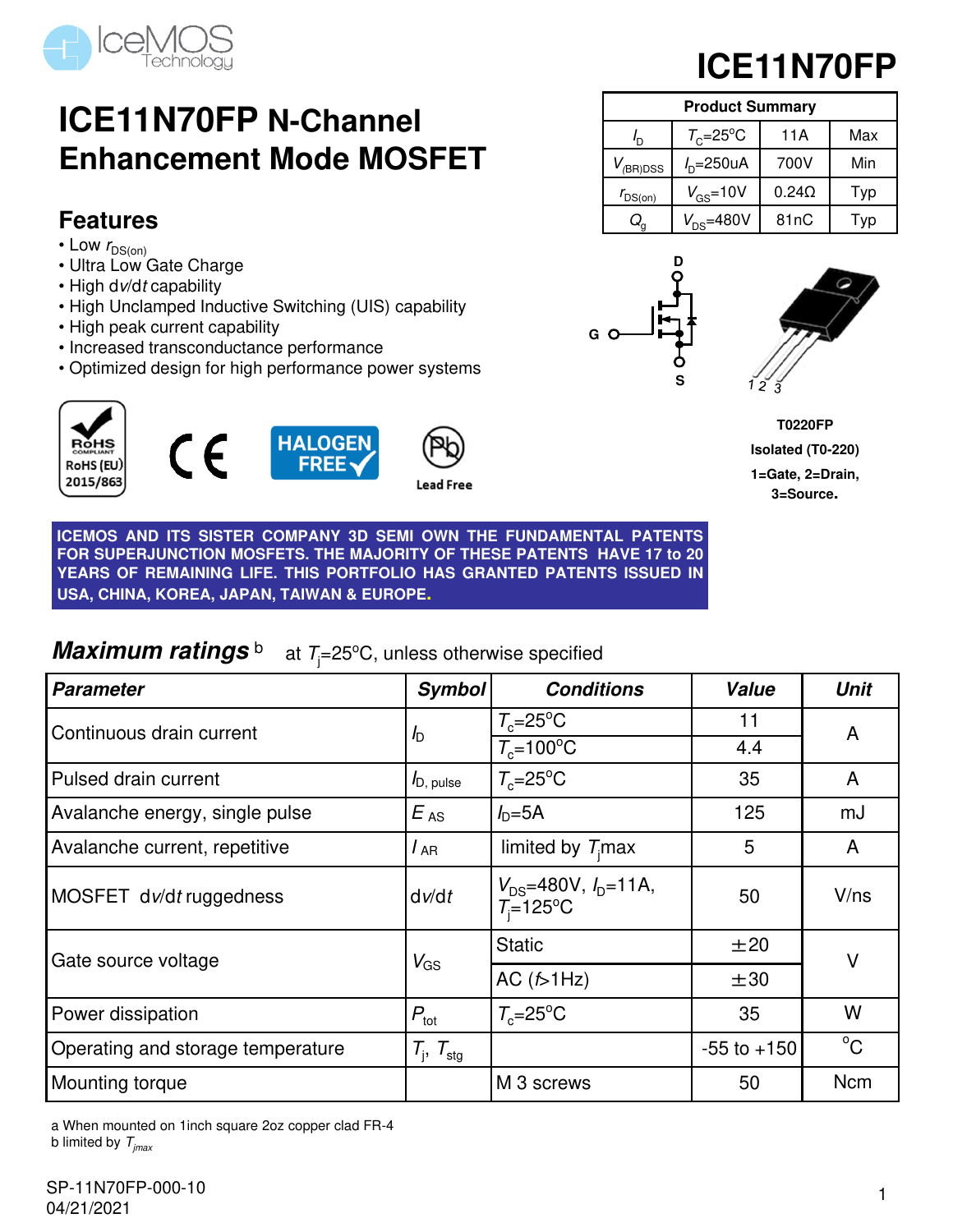

|           | <b>Symbol</b> | <b>Conditions</b> | Values |             |            |      |
|-----------|---------------|-------------------|--------|-------------|------------|------|
| Parameter |               |                   | Min    | $\tau_{VD}$ | <b>Max</b> | Unit |

#### **Thermal characteristics**

| Thermal resistance, junction-<br>lcase ª                       | $R_{\rm thJC}$      |                                        |  | 3.5 | $\rm ^{o}C/W$ |
|----------------------------------------------------------------|---------------------|----------------------------------------|--|-----|---------------|
| Thermal resistance, junction-<br>lambient ª                    | $R_{\mathsf{thJA}}$ | leaded                                 |  | 72  |               |
| Soldering temperature, wave<br>soldering only allowed at leads | sold                | 1.6mm (0.063in.) from<br>case for 10 s |  | 260 | $^{\circ}$ C  |

#### **Electrical characteristics** at  $T_i=25^{\circ}$ C, unless otherwise specified

#### **Static characteristics**

| Drain-source breakdown voltage  | $V_{\rm (BR)DSS}$ | $V_{\text{GS}} = 0 \text{ V}, I_{\text{D}} = 250 \mu \text{A}$ | 700 | 760                      |      | V  |  |
|---------------------------------|-------------------|----------------------------------------------------------------|-----|--------------------------|------|----|--|
| Gate threshold voltage          | $V_{\rm GS(th)}$  | $V_{DS} = V_{GS}$ , $I_{D} = 250 \mu A$                        | 2.5 | 3.1                      | 3.5  |    |  |
|                                 |                   | $V_{DS}$ =700V, $V_{GS}$ =0V,<br>$T_i = 25^\circ \text{C}$     |     | 0.1                      | 1    |    |  |
| Zero gate voltage drain current | $I_{\text{DSS}}$  | $V_{DS} = 700V, V_{GS} = 0V,$<br>$T_i = 150^{\circ}$ C         |     | 100                      |      | μA |  |
| Gate source leakage current     | lgss              | $V_{\text{GS}} = \pm 20$ V, $V_{\text{DS}} = 0$ V              |     | $\overline{\phantom{a}}$ | 100  | nA |  |
| Drain-source                    | $R_{DS\, (on)}$   | $V_{GS}$ =10V, $I_{D}$ =5.5A,<br>$T_i = 25^\circ \text{C}$     |     | 0.24                     | 0.27 | Ω  |  |
| on-state resistance             |                   | $V_{GS}$ =10V, $I_{D}$ =5.5A,<br>$T_i = 150$ °C                |     | 0.66                     |      |    |  |
| Gate resistance                 | $R_{\rm G}$       | $f=1$ MHZ, open drain                                          |     | 3.4                      |      | Ω  |  |

#### **Dynamic characteristics**

| Input capacitance            | $C_{\text{iss}}$    |                                                                              | $V_{DS}=25$ V | 2624 |    |
|------------------------------|---------------------|------------------------------------------------------------------------------|---------------|------|----|
| Output capacitance           | $C_{\rm{oss}}$      | $V_{GS}=0$ V,<br>$V_{DS}$ =100 V<br>$f=1$ MHz                                |               | 100  | рF |
| Reverse transfer capacitance | $C_{\text{rss}}$    | $V_{DS}=25$ V                                                                |               | 2.7  |    |
| Transconductance             | $g_{\rm fs}$        | $V_{DS} > 2 \frac{t}{D}$ $R_{DS}$ , $I_D = 5.5A$                             | 19            | S    |    |
| Turn-on delay time           | $t_{d(on)}$         |                                                                              |               | 38   |    |
| Rise time                    |                     | $V_{DS} = 380V$ , $V_{GS} = 10V$ ,<br>$ID=5.5A$ , $RG=4\Omega$<br>(External) |               | 12   |    |
| Turn-off delay time          | $t_{d(\text{off})}$ |                                                                              |               | 131  | ns |
| Fall time                    |                     |                                                                              |               | 11   |    |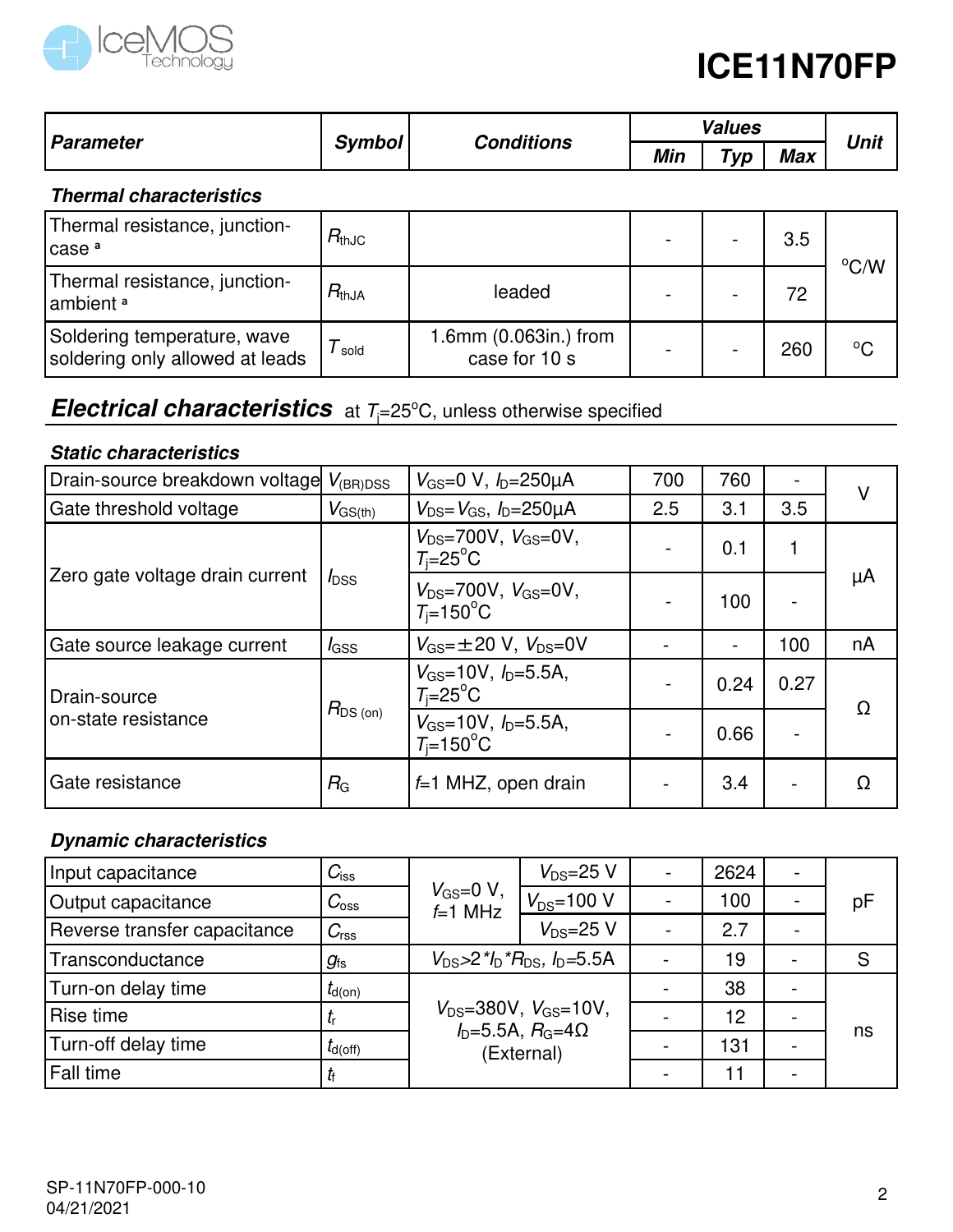

|                             |                      | <b>Conditions</b>              |     | <b>Unit</b> |                          |    |  |
|-----------------------------|----------------------|--------------------------------|-----|-------------|--------------------------|----|--|
| Parameter                   | <b>Symbol</b>        |                                | Min | Typ         | <b>Max</b>               |    |  |
| Gate charge characteristics |                      |                                |     |             |                          |    |  |
| Gate to source charge       | $Q_{\rm gs}$         |                                |     | 14          | $\overline{\phantom{a}}$ |    |  |
| Gate to drain charge        | $Q_{\text{gd}}$      | $V_{DS}$ =480 V, $I_{D}$ =11A, |     | 29          |                          | пC |  |
| Gate charge total           | $Q_{\rm g}$          | $V_{GS}=0$ to 10 V             |     | 81          | $\overline{\phantom{a}}$ |    |  |
| Gate plateau voltage        | $V_{\text{plateau}}$ |                                |     | 5.2         |                          |    |  |

#### **Reverse Diode**

| Continuous forward current          | Is           | $V_{GS}=0V$                                                                       | $\overline{\phantom{0}}$ |     | 11                       | A  |
|-------------------------------------|--------------|-----------------------------------------------------------------------------------|--------------------------|-----|--------------------------|----|
| Diode forward voltage               | $V_{SD}$     | $V_{\text{GS}} = 0 \text{V}$ , $I_{\text{S}} = I_F$                               |                          | 1.0 | 1.2                      |    |
| Reverse recovery time               | $l_{rr}$     |                                                                                   |                          | 408 | $\overline{\phantom{a}}$ | ns |
| Reverse recovery charge<br>$Q_{rr}$ |              | $V_{\rm RR} = 50V, I_{\rm S} = I_{\rm F}$ ,<br>$d_{iF}$ / $d_{t}$ =100 A/ $\mu$ S |                          | 7.5 |                          | μC |
| Peak reverse recovery current       | $I_{\rm rm}$ |                                                                                   |                          | 33  |                          | Α  |



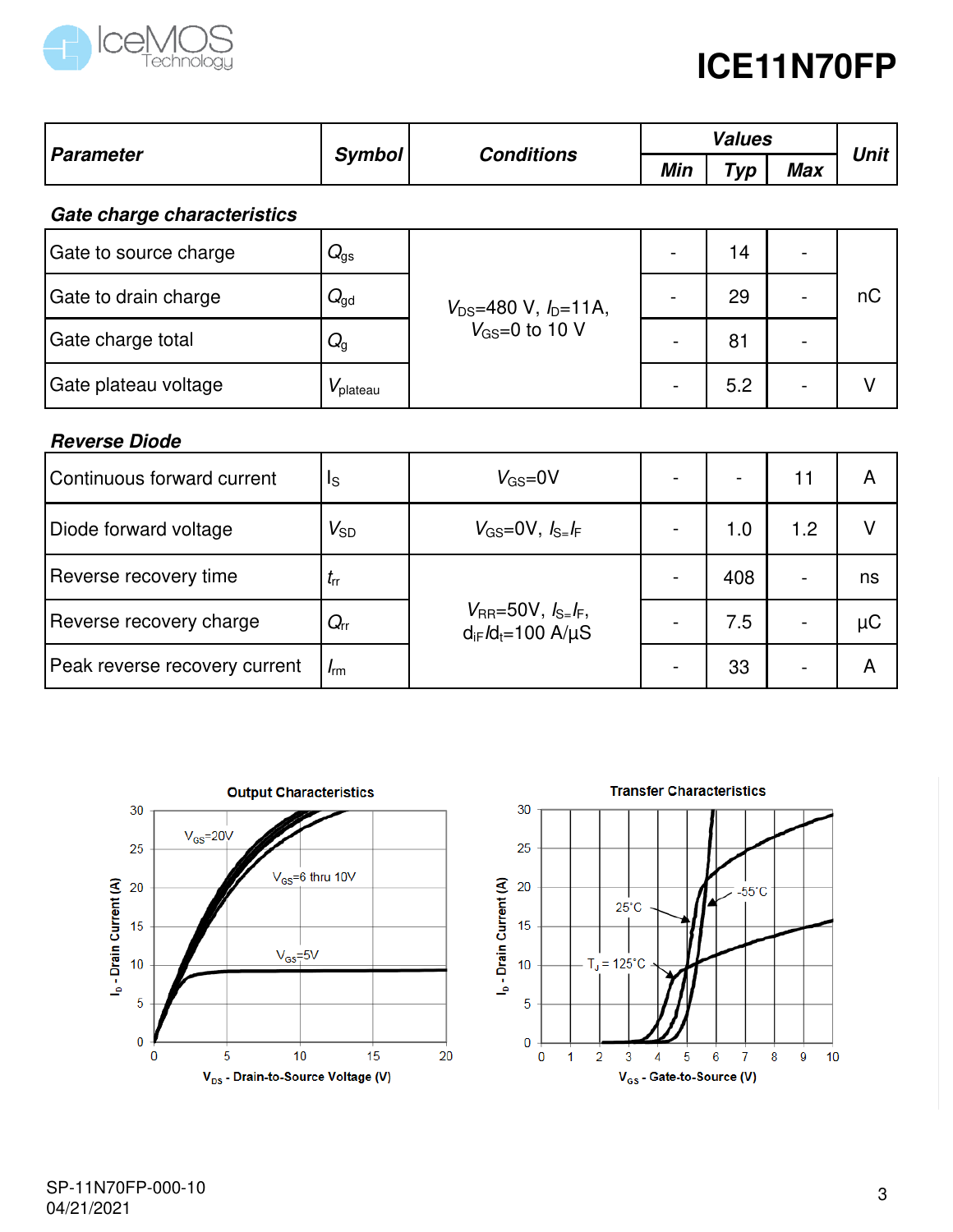



SP-11N70FP-000-10 04/21/2021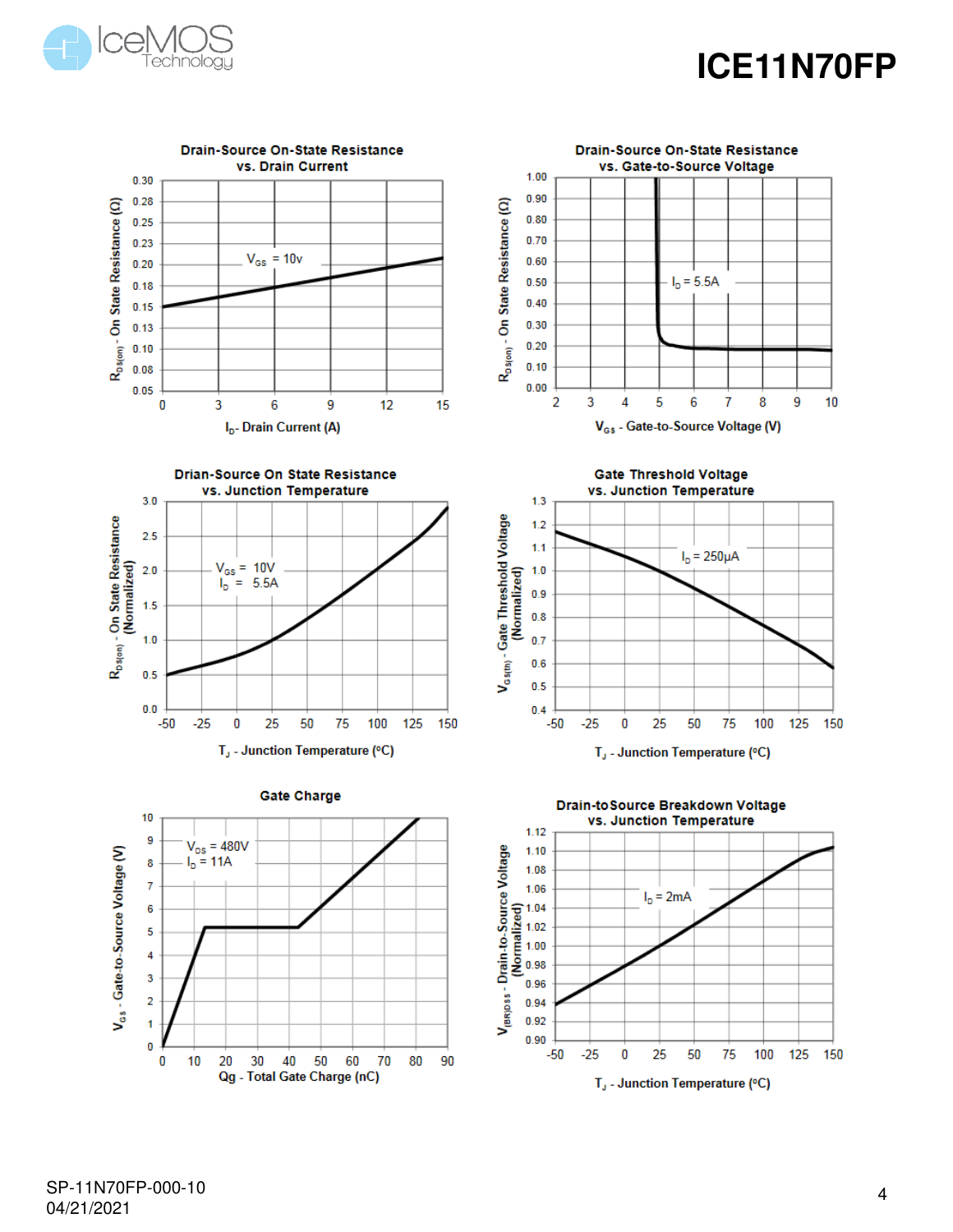





Maximum Rated Forward Biased Safe Operating Area





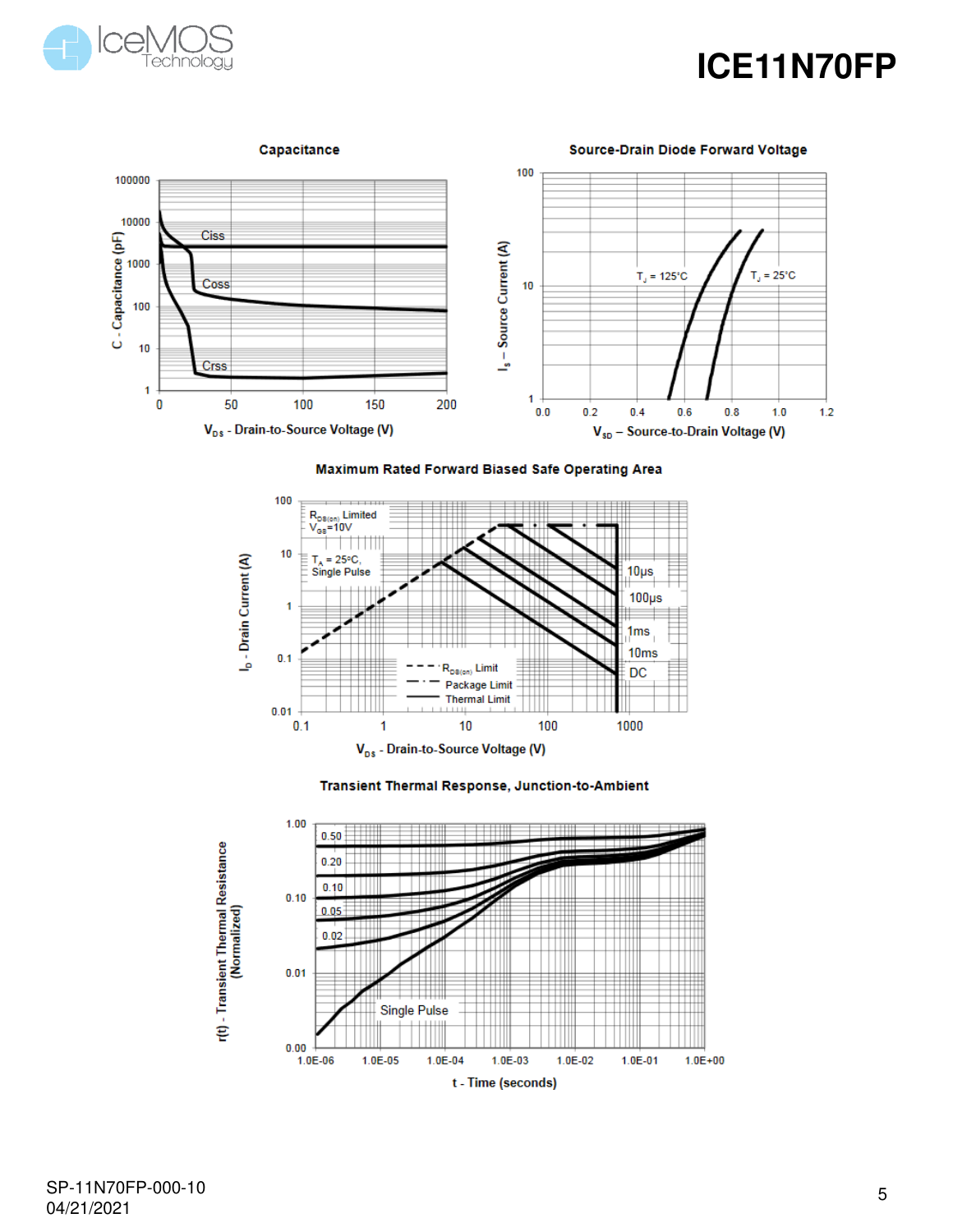



### **Package Outline: TO-220 FullPAK**



SP-11N70FP-000-10 04/21/2021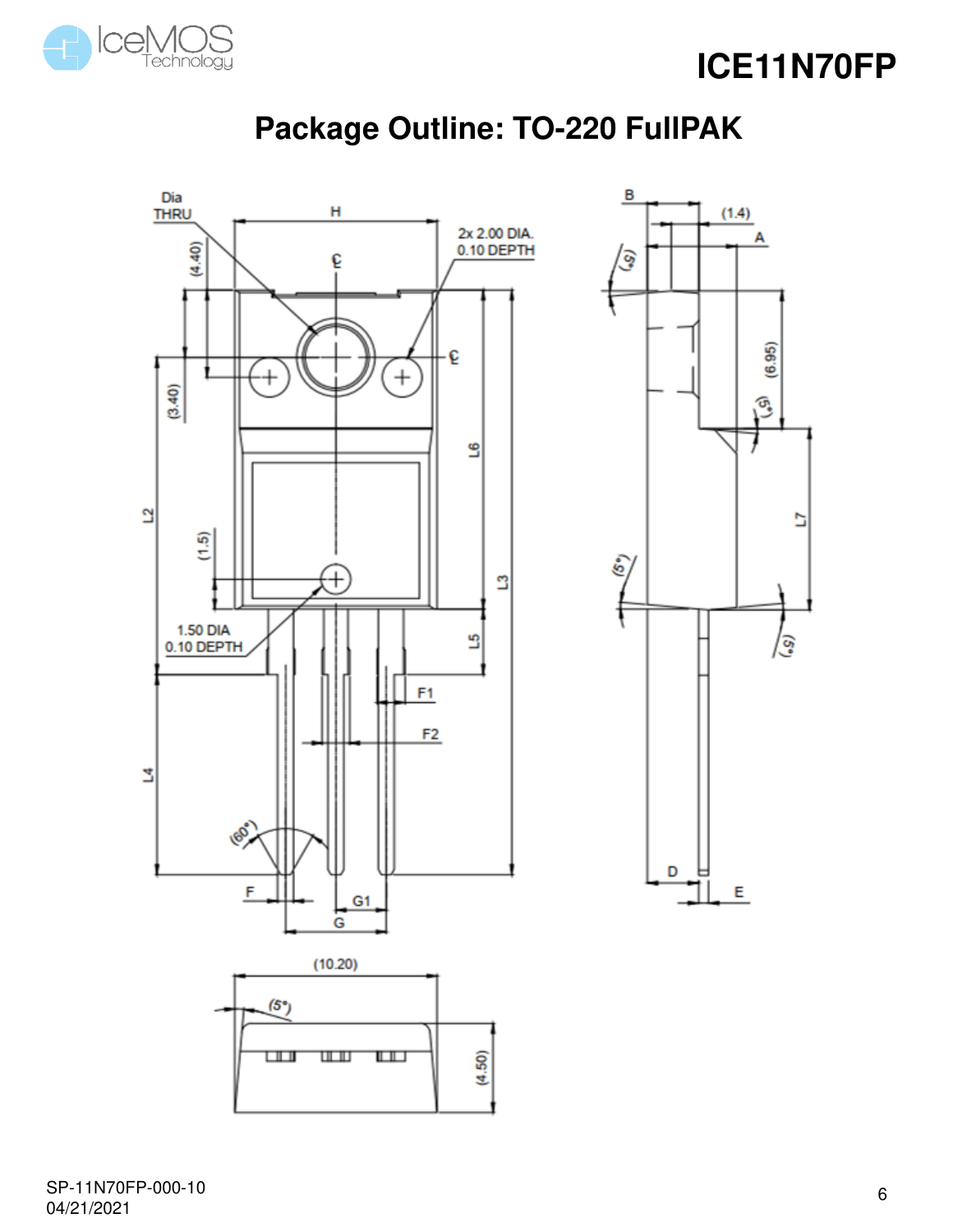

| <b>SYMBOL</b>  | MIN  |    | NOM MAX      | NOTES                                                        |
|----------------|------|----|--------------|--------------------------------------------------------------|
| А              | 4.4  |    | 4.6          | 1.0 DIMENSIONING & TOLERANCEING CONFIRM TO ASME Y14.5M-1994. |
| в              | 2.5  |    | 2.7          | 2.0 ALL DIMENSIONS ARE IN MILLIMETERS. ANGLES ARE IN         |
| D              | 2.5  |    | 2.75         | <b>DEGREES.</b>                                              |
| Е              | 0.45 |    | 0.7          |                                                              |
| F              | 0.75 |    | $\mathbf{1}$ |                                                              |
| F1             | 1.15 |    | 1.5          |                                                              |
| F2             | 1.15 |    | 1.5          |                                                              |
| G              | 4.95 |    | 5.2          |                                                              |
| G1             | 2.4  |    | 2.7          |                                                              |
| н              | 10   |    | 10.4         |                                                              |
| L <sub>2</sub> |      | 16 |              |                                                              |
| L <sub>3</sub> | 28.6 |    | 30.6         |                                                              |
| L4             | 9.8  |    | 10.6         |                                                              |
| L5             | 2.9  |    | 3.6          |                                                              |
| L6             | 15.9 |    | 16.4         |                                                              |
| L7             | 9    |    | 9.3          |                                                              |
| Dia            | 3    |    | 3.2          |                                                              |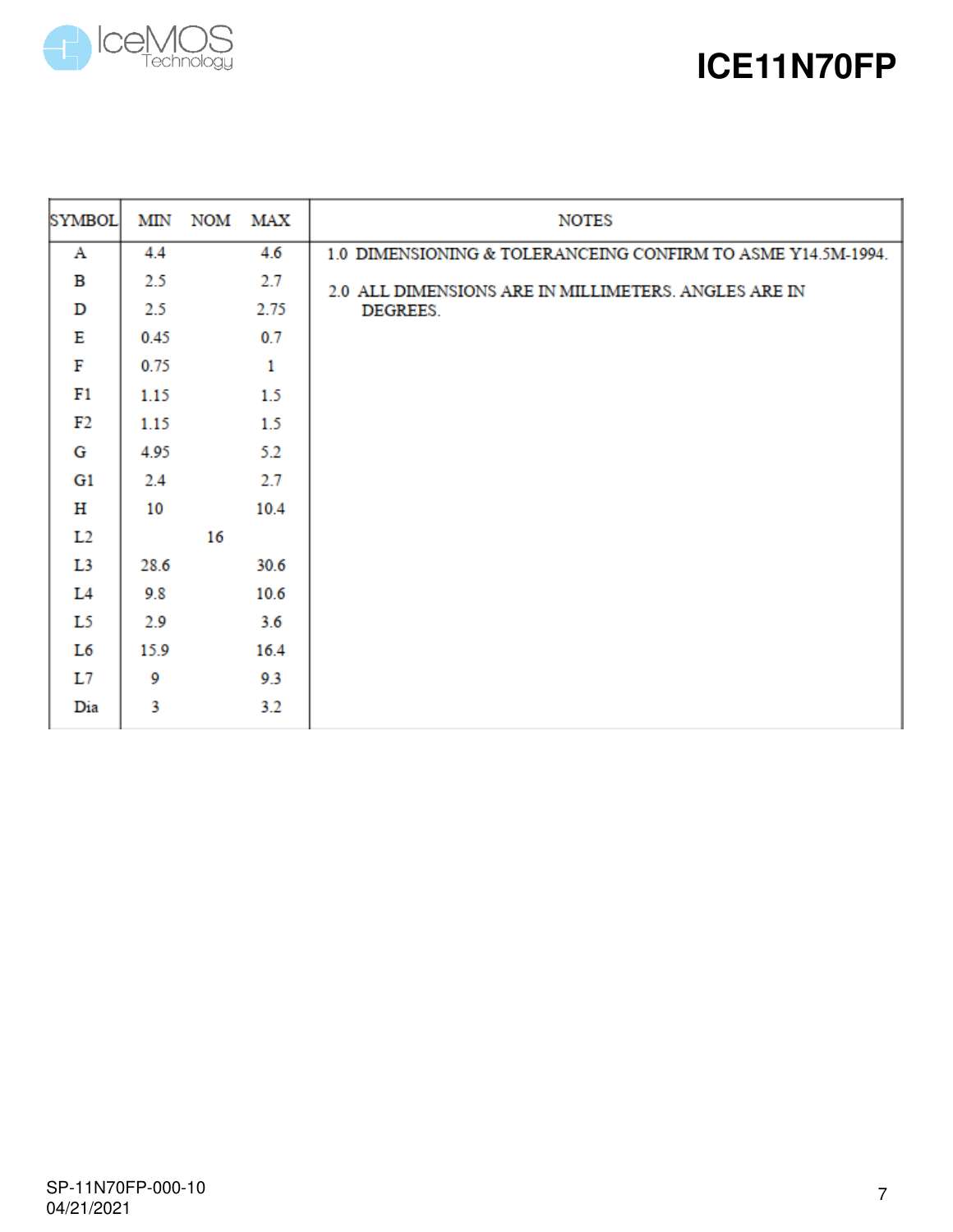



#### **ICEMOS SUPERJUNCTION PATENT PORTFOLIO**

#### **ICEMOS GRANTED PATENTS**

**US7,429,772 US7,439,178 US7,446,018 US7,579,607 US7,723,172 US7,795,045 US7,846,821 US7,944,018 US8,012,806 US8,030,133**

#### **3D SEMI PATENTS LICENSED TO ICEMOS**

**US7,041,560B2 US7,023,069B2 US7,364,994 US7,227,197B2 US7,304,944B2 US7,052,982B2 US7,339,252 US7,410,891 US7,439,583 US7,227,197B2 US6,635,906 US6,936,867 US7,015,104 US9,109,110 US7,271,067 US7,354,818 US7,052,982, US7,199,006B2**

**Note: additional patents in China, Korea, Japan, Taiwan, Europe have also been granted to IceMOS and 3D Semi for Superjunction MOSFETs with 70 additional Patent applications in process in the USA and the above listed countries.**